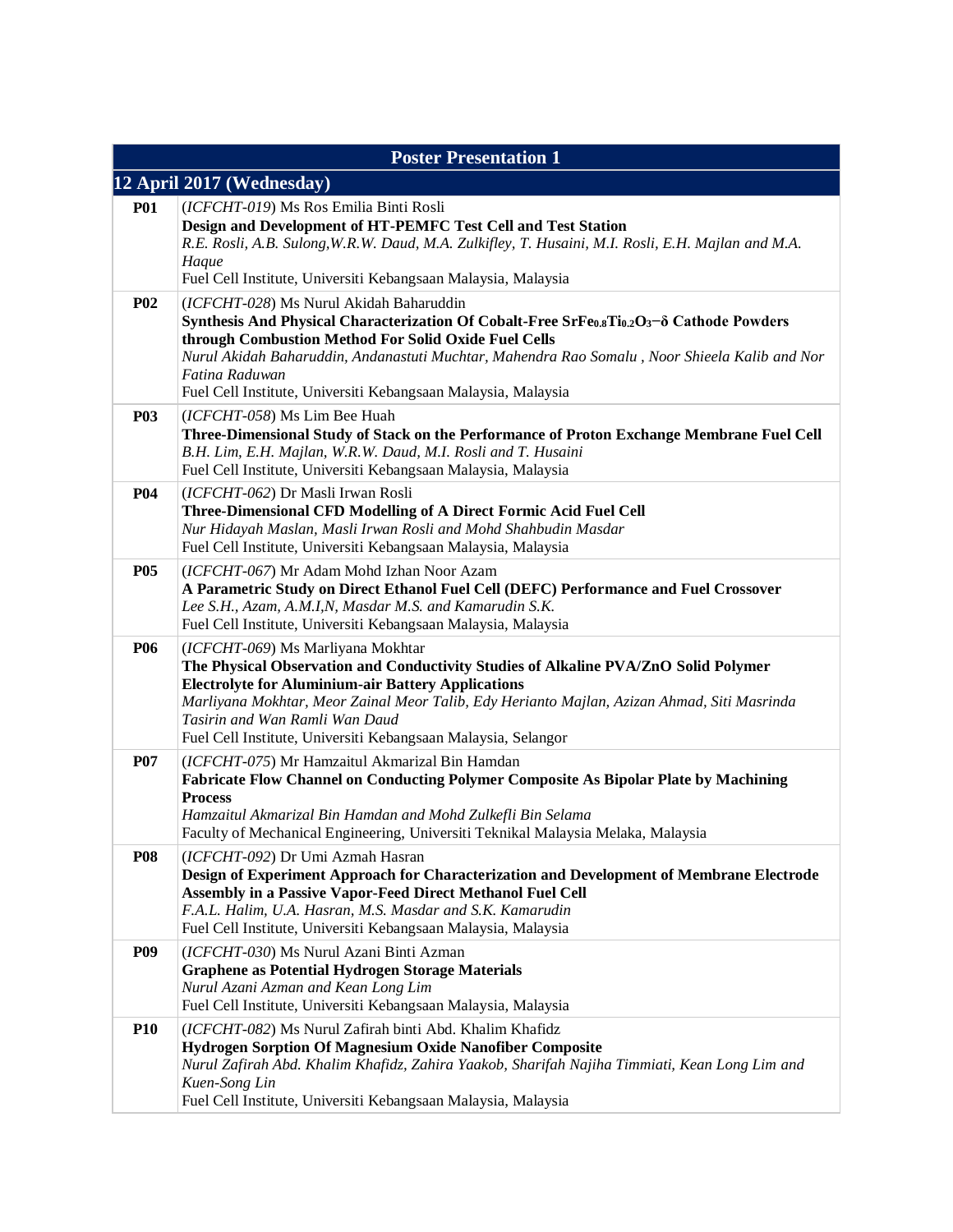| <b>P11</b>      | (ICFCHT-006) Ms Nabilah Afiqah Mohd Radzuan                                                                                                                         |
|-----------------|---------------------------------------------------------------------------------------------------------------------------------------------------------------------|
|                 | Polypropylene/Milled Carbon Fiber/ Carbon Nanotubes Composites for Conductive Polymer<br><b>Composite Applications</b>                                              |
|                 | Nabilah Afiqah Mohd Radzuan, Abu Bakar Sulong and Mahendra Rao Somalu                                                                                               |
|                 | Fuel Cell Institute, Universiti Kebangsaan Malaysia, Malaysia                                                                                                       |
| <b>P12</b>      | (ICFCHT-107) Mr Mohd Fadhzir Ahmad Kamaroddin                                                                                                                       |
|                 | Preparation and Characterization of a PA doped PBI Composite Membrane for Copper Chloride<br><b>Electrolysis System in Hydrogen Production</b>                      |
|                 | Mohd Fadhzir Ahmad Kamaroddin, Nordin Sabli, Tuan Amran Tuan Abdullah, Adnan Ripin and Arshad                                                                       |
|                 | Ahmad                                                                                                                                                               |
|                 | Department of Chemical and Environmental Engineering, Universiti Putra Malaysia, Malaysia                                                                           |
| P <sub>13</sub> | (ICFCHT-131) Ms Fatin Athirah Bt Mazlan<br>Model and Simulation of Polymer Electrolyte Membrane Electrolyzer (PEME): Parameters                                     |
|                 | effecting the performance and Efficiency                                                                                                                            |
|                 | Fatin Athirah Mazlan, Alhassan Salami Tijani, A.H. Abdol Rahim, S.K. Kamarudin and Abbas Ghazali<br>Faculty Of Mechanical Engineering, UiTM Shah Alam, Malaysia     |
| P <sub>14</sub> | (ICFCHT-148) Dr Wan Nor Roslam Wan Isahak                                                                                                                           |
|                 | Selective Hydrogen Production from Formic Acid Decomposition on Fe-Zn-Ir Nano-alloy catalysts<br>at Room Temperature                                                |
|                 | Masitah Abdul Halim Azizi, Wan Nor Roslam Wan Isahak, Mohd Shahbudin Masdar, Mahendra Rao                                                                           |
|                 | Somalu and Mohd Ambar Yarmo                                                                                                                                         |
|                 | Department of Chemical and Process Engineering, Universiti Kebangsaan Malaysia, Malaysia                                                                            |
| P <sub>15</sub> | (ICFCHT-155) Ms Shajaratul Hidayah Binti Ami Nordin<br><b>Metal Doped Nano-Carbonaceous Materials For Hydrogen Storage</b>                                          |
|                 | Shajaratul Hidayah Binti Ami Nordin, Wai Yin Wong, Sharifah Najiha Timmiati, Kee Shyuan Loh and                                                                     |
|                 | Kean Long Lim                                                                                                                                                       |
|                 | Fuel Cell Institute, Universiti Kebangsaan Malaysia, Malaysia                                                                                                       |
| P <sub>16</sub> | (ICFCHT-161) Ms Anis Afifi Roslan<br>Metal Hydrides for Biohydrogen Separation, Purification and Storage: A Review                                                  |
|                 | Anis Afifi Roslan, Kee Shyuan Loh, Sharifah Najiha Timmiati and Kean Long Lim                                                                                       |
|                 | Fuel Cell Institute, Universiti Kebangsaan Malaysia, Malaysia                                                                                                       |
| <b>P17</b>      | (ICFCHT-064) Ms Raba'atun Adawiyah Shamsuddin                                                                                                                       |
|                 | Can Electrochemically Active Biofilm Protect Stainless Steel Used As Electrodes in<br>Bioelectrochemical Systems in A Similar Way As Galvanic Corrosion Protection? |
|                 | R.A. Shamsuddin, M.H.A Bakar, W.R.W. Daud, B.H. Kim, J.M. Jahim, W.S.A.W.M. Noor and R.M.                                                                           |
|                 | Yunus                                                                                                                                                               |
|                 | Fuel Cell Institute, Universiti Kebangsaan Malaysia, Malaysia                                                                                                       |
| P18             | (ICFCHT-037) Assoc. Prof Sufizar Bt. Ahmad<br>Effectiveness of Ag Element on the LSCF-SDCC- Ag Composite Cathode for LTSOFC                                         |
|                 | <b>Applications</b>                                                                                                                                                 |
|                 | M.S.A. Bakar, S. Ahmad, S.F. Mohammad, H.A. Rahman and A. Muchtar                                                                                                   |
| <b>P19</b>      | Faculty of Mechanical and Manufacturing Engineering, Universiti Tun Hussein Onn Malaysia, Malaysia                                                                  |
|                 | (ICFCHT-015) Mr Abdullah Abdul Samat<br>Performance of Lao.6Sro.4CoO <sub>3</sub> - $\delta$ as Cathode for Proton-Conducting SOFC at Intermediate                  |
|                 | <b>Temperatures</b>                                                                                                                                                 |
|                 | Abdullah Abdul Samat, Mahendra Rao Somalu, Andanastuti Muchtar and Nafisah Osman                                                                                    |
|                 | Fuel Cell Institute, Universiti Kebangsaan Malaysia, Malaysia                                                                                                       |
| <b>P20</b>      | (ICFCHT-031) Mr Mustafa Anwar<br>Effect of Erbium Co-Doping on the Properties of Samarium Doped Ceria Electrolyte for                                               |
|                 | <b>Intermediate Temperature Solid Oxide Fuel Cells</b>                                                                                                              |
|                 | Mustafa Anwar, Muhammed Ali S.A., Mahendra Rao Somalu and Andanastuti Muchtar                                                                                       |
|                 | Fuel Cell Institute, Universiti Kebangsaan Malaysia, Malaysia                                                                                                       |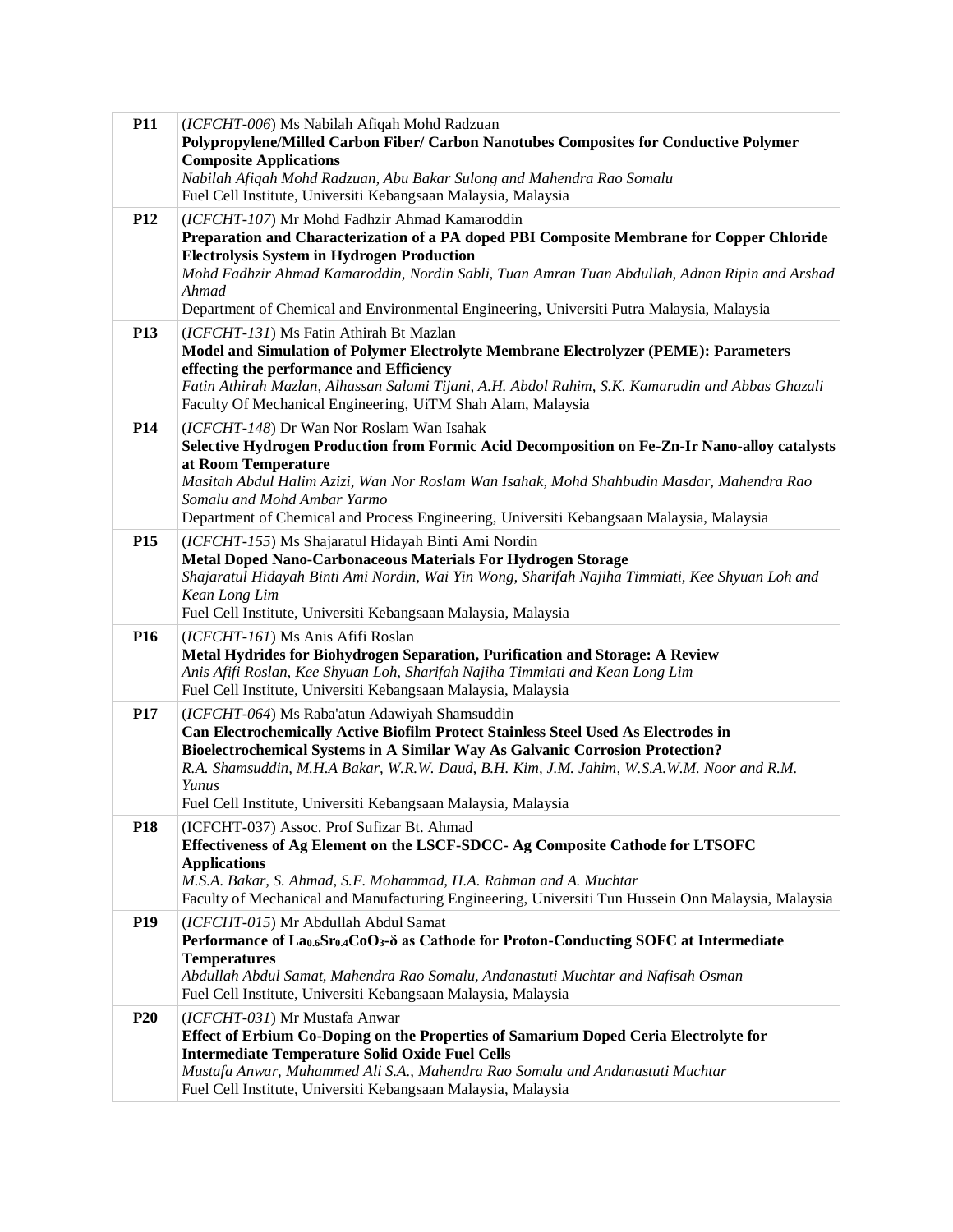| P <sub>21</sub> | (ICFCHT-055) Dr Sahriah Basri                                                                      |
|-----------------|----------------------------------------------------------------------------------------------------|
|                 | Study on Selectivity of Methanol Oxidation Reaction with Pt catalyst for Direct Methanol Fuel      |
|                 | Cell (DMFC) by Density Functional Theory (DFT)                                                     |
|                 | S. Basri and S. K. Kamarudin                                                                       |
|                 | Fuel Cell Institute, University Kebangsaan Malaysia, Malaysia                                      |
| <b>P22</b>      | (ICFCHT-056) Ms Norilhamiah Binti Yahya                                                            |
|                 | PdAu Bimetallic Catalyst For Electrooxidation Of Glycerol Using Cyclic Voltammogram Analysis       |
|                 | N.Yahya, S.K Kamaruddin, N.A Karim, M.S Masdar and K.S Loh                                         |
|                 | Fuel Cell Institute, University Kebangsaan Malaysia, Malaysia                                      |
| P <sub>23</sub> | (ICFCHT-084) Mr Iswandi                                                                            |
|                 | Effect Of G/Pp CPC On Electtrical Conductivity Properties at Manufacturing of Bipolar Plate        |
|                 | Iswandi, Abu Bakar Sulong and Teuku Husaini                                                        |
|                 | Fuel Cell Institute, University Kebangsaan Malaysia, Malaysia                                      |
| <b>P24</b>      | (ICFCHT-095) Ms Yusra Nadzirah binti Yusoff                                                        |
|                 | Effect of Incorporation Of Sulfonated Propylsilane Graphene Oxide In Polybenzimidazole As          |
|                 | <b>Polymer Electrolyte Membrane</b>                                                                |
|                 | Yusra Nadzirah Yusoff, Kee Shyuan Loh and Abu Bakar Mohamad                                        |
|                 | Fuel Cell Institute, Universiti Kebangsaan Malaysia, Malaysia                                      |
| P <sub>25</sub> | (ICFCHT-098) Ms Shuaiba binti Samad                                                                |
|                 | Temperature and Composition Effect on the Morphology and Particles Size of the FeCo-NG             |
|                 | Catalyst                                                                                           |
|                 | Shuaiba Samad, Kee Shyuan Loh and Wan Ramli Wan Daud                                               |
|                 | Fuel Cell Institute, Universiti Kebangsaan Malaysia, Malaysia                                      |
| P <sub>26</sub> | (ICFCHT-109) Ms Norulsamani Binti Abdullah                                                         |
|                 | <b>Optimization Of PtRu/TiO2-CNF Electrocatalyst On Half-Cell DMFC Performance</b>                 |
|                 | N. Abdullah, S. K. Kamarudin and K. S. Loh                                                         |
|                 | Fuel Cell Institute, Universiti Kebangsaan Malaysia, Malaysia                                      |
| P27             | (ICFCHT-127) Ms Norliza Binti Dzakaria                                                             |
|                 | Effect of Cobalt on the Reduction Behaviour of Nickel Oxide in Hydrogen and Carbon Monoxide        |
|                 | <b>Atmosphere</b>                                                                                  |
|                 | Norliza Dzakaria, Tengku Shafazila Tengku Saharuddin, Fairous Salleh, Azizul Hakim, Wan Nor        |
|                 | Roslam Wan Isahak, Muhammad Rahimi Yusop, Mohamed Hisham and Ambar Yarmo                           |
|                 | Faculty of Science and Technology, Universiti Kebangsaan Malaysia, Malaysia                        |
| P <sub>28</sub> | (ICFCHT-079) Ms Siti Farah Nadiah Bt Rusli                                                         |
|                 | Review on High Performance Biocathode Using Stainless Steel and Carbon Based Materials in          |
|                 | Microbial Fuel Cell for Electricity and Water Treatment                                            |
|                 | Siti Farah Nadiah Bt Rusli, Mimi Hani Bt Abu Bakar, Loh Kee Shyuan and Mohd Shahbudin Mastar       |
|                 | Fuel Cell Institute, Universiti Kebangsaan Malaysia, Malaysia                                      |
| P <sub>29</sub> | (ICFCHT-220) Dr Mohd Adib Ibrahim                                                                  |
|                 | Performance and Properties of SrSnO3 on Different Synthesis Methods                                |
|                 | M.A. Riza and M.A. Ibrahim                                                                         |
|                 | Solar Energy Energy Research Institute (SERI), Universiti Kebangsaan Malaysia, Malaysia            |
| <b>P30</b>      | (ICFCHT-121) Assoc. Prof. Sahilah Abd. Mutalib                                                     |
|                 | Efficacy of Cellulolytic Bacteria on The Decomposition of Empty Fruit Bunches (EFB) and Other      |
|                 | Palm Oil Wastes as Organic Fertiliser In Big Volume                                                |
|                 | Shahridzal Azree, S., Sahilah, A. M., Rozida, K., Aishah, E., Rul Aisyah, M. R., Mohd Rashdan, G., |
|                 | Mohd. Yusof, M., Jamaliah, M. J.2 Kamal and W. and Aishah, A.                                      |
|                 | School of Chemical Sciences and Food Technology, Universiti Kebangsaan Malaysia, Malaysia          |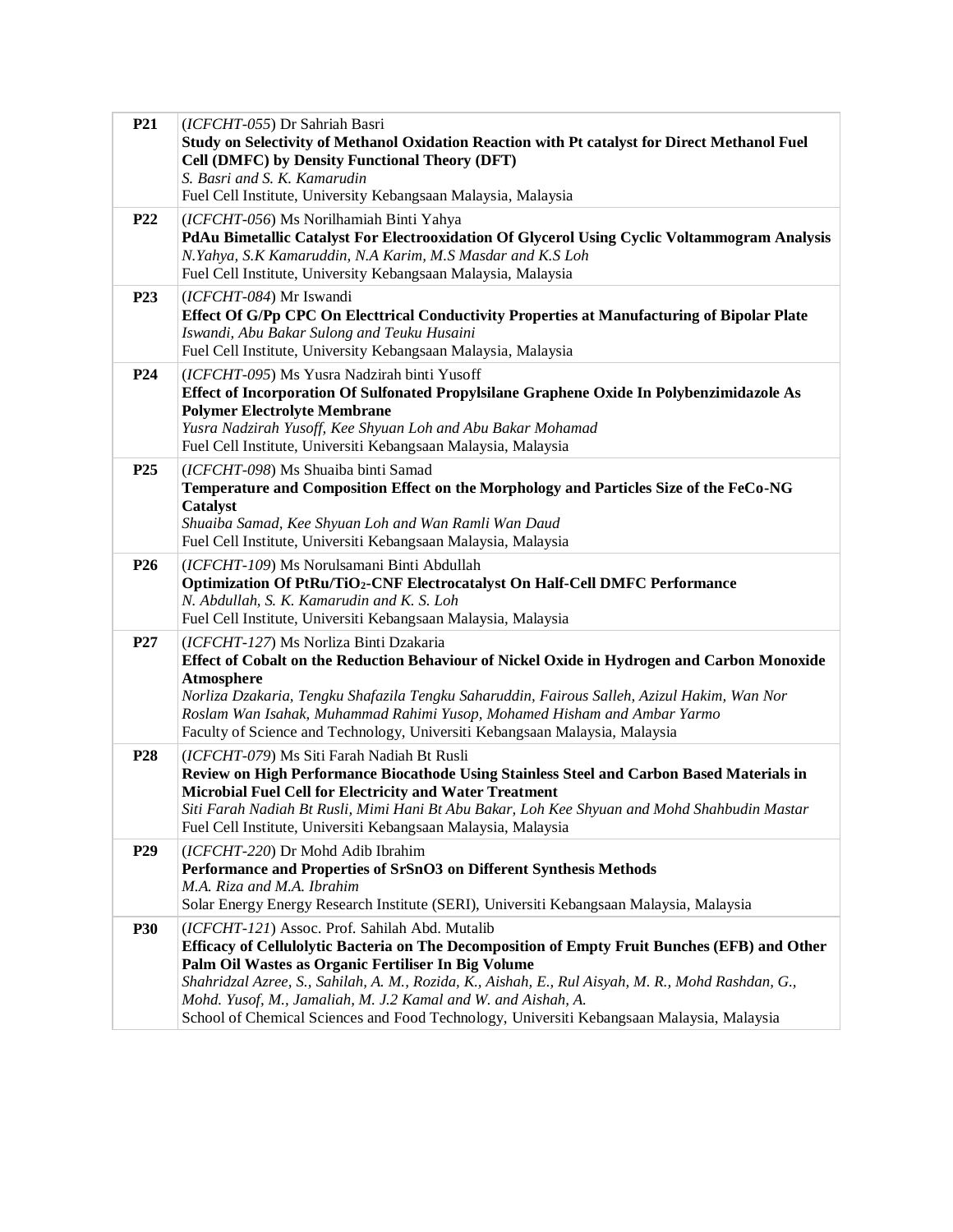| <b>Poster Presentation 2</b> |                                                                                                                                                                                                                                                                                                                                                                         |  |  |
|------------------------------|-------------------------------------------------------------------------------------------------------------------------------------------------------------------------------------------------------------------------------------------------------------------------------------------------------------------------------------------------------------------------|--|--|
| 13 April 2017 (Thursday)     |                                                                                                                                                                                                                                                                                                                                                                         |  |  |
| <b>P31</b>                   | (ICFCHT-093) Ms Nur Farah Ida Fauzi<br>Modeling of a Passive Vapor-Feed Direct Methanol Fuel Cell with Polydimethylsiloxane (PDMS)<br>as Pervaporation Membrane<br>N.F.I. Fauzi, U.A. Hasran and S.K. Kamarudin<br>Fuel Cell Institute, Universiti Kebangsaan Malaysia, Malaysia                                                                                        |  |  |
| P32                          | (ICFCHT-239) Ms Nur Wardah Binti Norman<br>Proton Conducting Solid Oxide Fuel Cell: A Review on Electrolyte Materials<br>Nur Wardah Binti Norman, Abdullah Abdul Samat, Mahendra Rao Somalu and Andanastuti Muchtar<br>Fuel Cell Institute, Universiti Kebangsaan Malaysia, Malaysia                                                                                    |  |  |
| P33                          | (ICFCHT-129) Mr Ahmad Tajuddin<br>Effect of Assembly Pressure on the Performance of Full Stack PEMFC: A Review on the Recent<br><b>Development of Modeling and Experimental Research</b><br>Ahmad Tajuddin, Teuku Husaini, Edy Herianto Majlan, Wan Ramli Wan Daud and Abu Bakar Sulong<br>Fuel Cell Institute, Universiti Kebangsaan Malaysia, Malaysia                |  |  |
| P34                          | (ICFCHT-186) Mr Lakshmanan Karuppasamy<br>Sonochemical Reduction Method for Synthesis of TiO2-Pd Nanocomposites and Investigation of<br>Anode and Cathode Catalyst for Ethanol Oxidation and Oxygen Reduction Reaction in Alkaline<br><b>Medium</b><br>Lakshmanan Karuppasamy and JJ Wu<br>Department of Material Science And Engineering, Feng Chia University, Taiwan |  |  |
| P35                          | (ICFCHT-189) Mr Lee Pak Hoe<br>Materials For High Temperature PEM Fuel Cell MEA: A Review<br>Lee Pak Hoe, Loh Kee Shyuan, Wan Ramli Wan Daud and Mahendra Rao Somalu<br>Fuel Cell Institute, Universiti Kebangsaan Malaysia, Malaysia                                                                                                                                   |  |  |
| P36                          | (ICFCHT-190) Assoc. Prof Shuang Ma Andersen<br><b>Investigation of Proton Exchange Membrane Fuel Cell Electrodes by Helium Ion Microscopy</b><br>Serguei Chiriaev, Nis Dam Madsen, Horst-Günter Rubahn and Shuang Ma Andersen<br>Department of Chemical Engineering, Biotechnology and Environmental Technology, University of<br>Southern Denmark, Denmark             |  |  |
| P37                          | (ICFCHT-211) Mr Mohd Shamsul Bin Ali<br>High Gain Variable Boost Converter for Low-Voltage Direct Methanol Fuel Cell<br>M.S. Ali, S.K. Kamarudin, R. Mohamed, M.S. Masdar and A.M. Zainoodin<br>Fuel Cell Institute, Universiti Kebangsaan Malaysia, Malaysia                                                                                                           |  |  |
| P38                          | (ICFCHT-216) Dr Mohd Shahbudin Bin Mastar @ Masdar<br>Effect of Impurities in Hydrogen Fuel on PEM Fuel Cell Performance<br>Darius J., Masdar M.S. Rejab, S.A.M and Chew C.L.<br>Fuel Cell Institute, Universiti Kebangsaan Malaysia, Malaysia                                                                                                                          |  |  |
| P39                          | (ICFCHT-238) Ms Wan Nor Anasuhah Binti Wan Yusoff<br>A Review On Potential Cathode Materials For SOFC Application<br>Anasuhah Wan Yusoff, Abdullah Abdul Samat, Mahendra Rao Somalu and Andanastuti Muchtar<br>Fuel Cell Institute, Universiti Kebangsaan Malaysia, Malaysia                                                                                            |  |  |
| <b>P40</b>                   | (ICFCHT-110) Mr Sudarshan L. Chavan<br>Electrical Equivalent Circuit Modeling And Parameter Estimation For PEM Fuel Cell<br>Sudarshan L. Chavan and Dhananjay B. Talange<br>College of Engineering, India                                                                                                                                                               |  |  |
| P41                          | (ICFCHT-086) Ms Dahiyah M. Fadzillah<br>Numerical Investigation on the Effects of GDL Thickness and the fiber diameter on PEM Fuel<br><b>Cell Performance</b>                                                                                                                                                                                                           |  |  |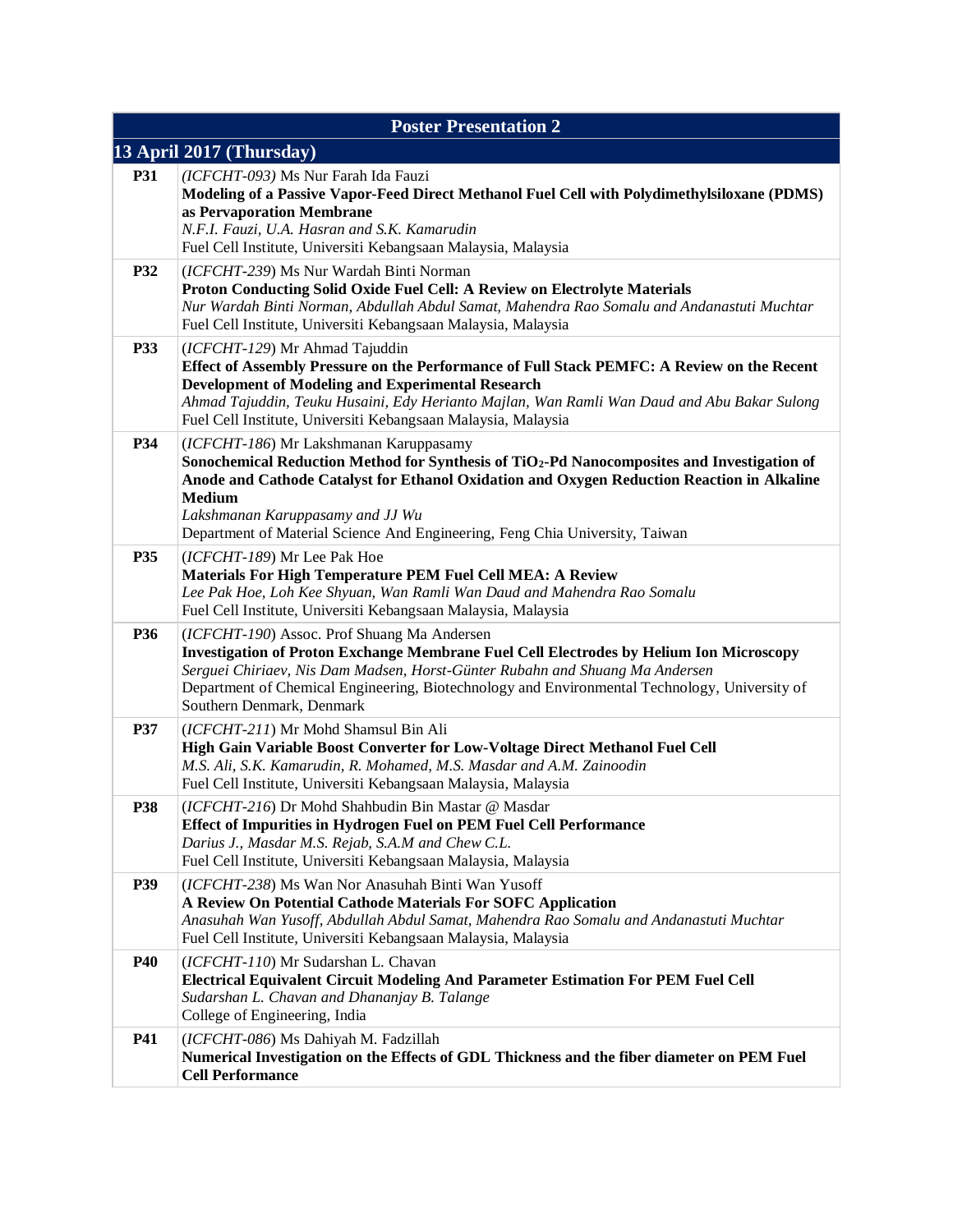|            | D.M. Fadzillah, M.I. Rosli and Siti K. Kamaruddin<br>Fuel Cell Institute, Universiti Kebangsaan Malaysia, Malaysia                                                                                                                                                                                                                                                                   |
|------------|--------------------------------------------------------------------------------------------------------------------------------------------------------------------------------------------------------------------------------------------------------------------------------------------------------------------------------------------------------------------------------------|
| <b>P42</b> | (ICFCHT-169) Ms Pei-Yao Chao<br>Enhanced Charge Separation And Photocatalytic H <sub>2</sub> Production Activity Of Agi-Bioi/Graphene<br><b>Composite Photocatalysts</b><br>Chi-Jung Chang and Pei-Yao Chao<br>Department of Chemical Engineering, Feng Chia University, Taiwan, ROC                                                                                                 |
| P43        | (ICFCHT-173) Mr Yi-Hung Wei<br>Free-standing CuS-ZnS decorated Carbon Nanotube Films as Immobilized Photocatalysts for<br><b>Hydrogen Production</b><br>Chi-Jung Chang, Yi-Hung Wei and Wen-Shyong Kuo<br>Department of Chemical Engineering, Feng Chia University, Taiwan, ROC                                                                                                      |
| <b>P44</b> | (ICFCHT-196) Ms Siti Nurul Falaein Binti Moridon<br>Energies Of Cu <sub>2</sub> O Photoelectrode Dopped With Various Metals For Water Splitting Application<br>Siti Nurul Falaein Moridon, Khuzaimah Arifin, Lorna Jeffery Minggu and Mohammad Bin Kassim<br>Fuel Cell Institute, Universiti Kebangsaan Malaysia, Malaysia                                                           |
| P45        | (ICFCHT-200) Dr Khuzaimah Arifin<br>Density Functional Theory Investigation on the Electronic Properties of AZnO <sub>3</sub> Perovskites<br>(A=Mn, Sc, Ti, V, Cr, Fe, Co, Ni, Cu) For PEC Water Splitting Photoelectrode<br>Muhamad Asri Bin Adnan, Khuzaimah Arifin, Lorna Jeffery Minggu and Mohammad Bin Kassim<br>Fuel Cell Institute, Universiti Kebangsaan Malaysia, Malaysia |
| <b>P46</b> | (ICFCHT-207) Ms Nur Shamimie Nadzwin Binti Hasnan<br><b>Carbon-Based Catalyst for Hydrogen Production by Steam Reforming Process</b><br>Nur Shamimie Nadzwin Hasnan, Sharifah Najiha Timmiati, Kean Long Lim and Nurhidayatul Nazirah<br>Kamarudin<br>Fuel Cell Institute, Universiti Kebangsaan Malaysia, Malaysia                                                                  |
| P47        | (ICFCHT-243) Dr Lorna Jeffery Minggu<br>Pitaya Peel As A TiO <sub>2</sub> Natural Dye Sensitizer With PEDOT:PSS Membrane For<br><b>Photoelectrochemical Water Splitting</b><br>Siti Nur Hidayah Jaafar, Lorna Jeffery Minggu, Khuzaimah Ariffin, Mohammad B. Kasssim and Wan<br>Ramli Wan Daud<br>Fuel Cell Institute, Universiti Kebangsaan Malaysia, Malaysia                      |
| P48        | (ICFCHT-014) Ms Nur Lina Rashidah Bt Mohd Rashid<br>A Review of Hybrid Doped on BaZrCe-based Electrolyte for Proton Conducting Solid Oxide Fuel<br><b>Cell</b><br>Nurlina Rashid, Azim Jais, Abdullah Abdul Samat, Mahendra Rao Somalu*, Andanastuti Muchtar and<br>Wan Nor Roslam Wan Isahak<br>Fuel Cell Institute, Universiti Kebangsaan Malaysia, Malaysia                       |
| P49        | (ICFCHT-184) Ms Beenish Tahir<br>Ni/TiO <sub>2</sub> Nanocatalyst Dispersed over MMT Nanoclay for Enhanced Photocatalytic Water<br><b>Splitting toward Hydrogen Production</b><br>Muhammad Tahir1, Beenish Tahir and Nor Aishah Saidina Amin<br>Department of Chemical Engineering, University Technology Malaysia, Malaysia                                                         |
| <b>P50</b> | (ICFCHT-070) Ms Siti Mariam bt Daud<br><b>Investigation Of Power Overshoot And Fouling Ceramic Membrane In Microbial Fuel Cell</b><br>S M Daud, WR W Daud, B H Kim, M Somalu, M H A. Bakar and M. Ghasemi<br>Fuel Cell Institute, Universiti Kebangsaan Malaysia, Malaysia                                                                                                           |
| <b>P51</b> | (ICFCHT-132) Mr Mark Lee Wun Fui<br>New Heteroleptic Ruthenium(II) Bis-bipyridyl Complex with Benzothiazolyl-benzoylthiourea as<br><b>Photosensitiser for Photoelectrochemical Application</b><br>Syahidah Mohd Tahir, Wun Fui Mark-Lee, Kim Hang Ng, Khuzaimah Arifin, Lorna Jeffery Minggu and                                                                                     |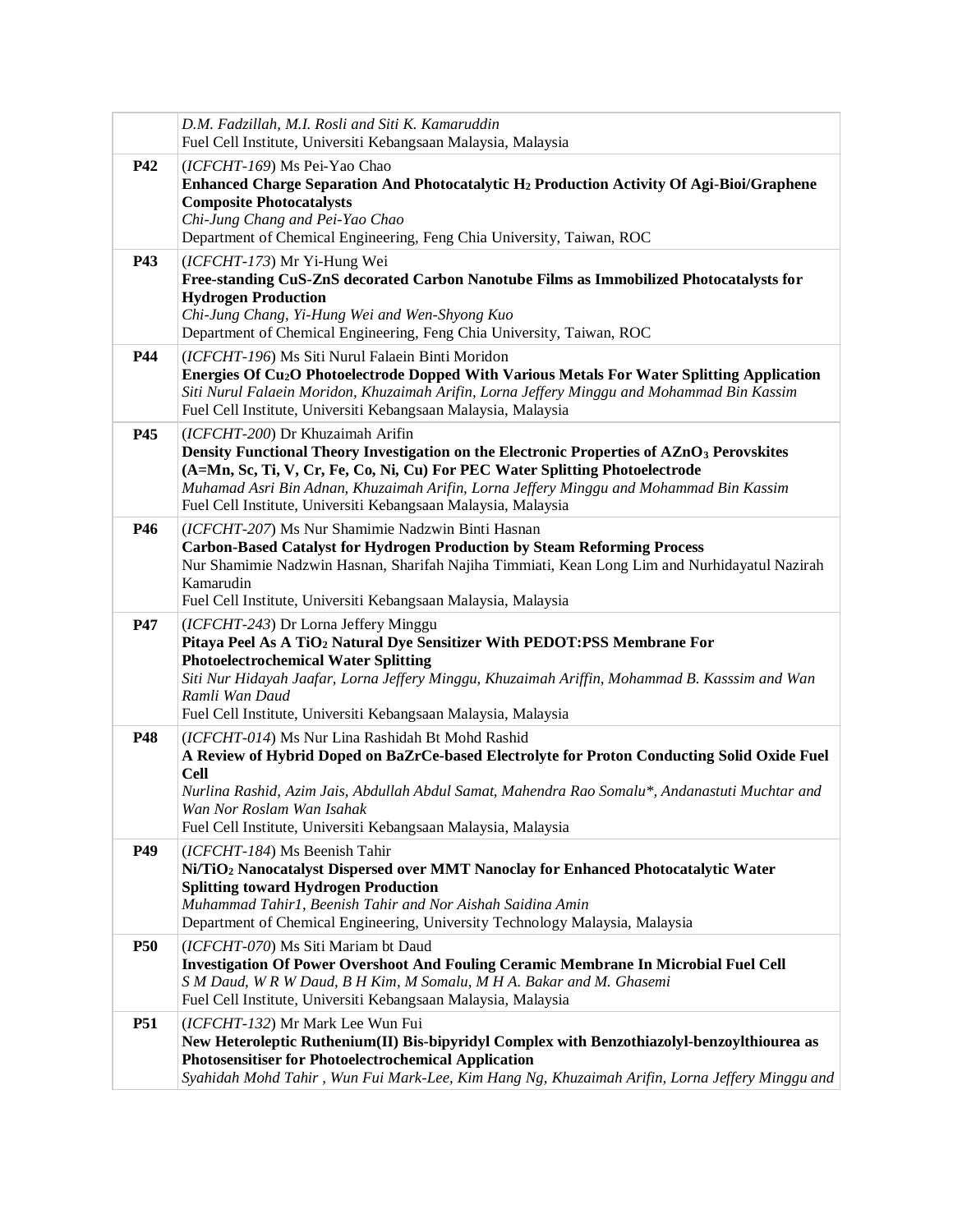|                 | Mohammad B. Kassim                                                                                                                                                                                                                                                                                                                                            |
|-----------------|---------------------------------------------------------------------------------------------------------------------------------------------------------------------------------------------------------------------------------------------------------------------------------------------------------------------------------------------------------------|
|                 | Faculty of Science and Technology, Universiti Kebangsaan Malaysia, Malaysia                                                                                                                                                                                                                                                                                   |
| <b>P52</b>      | (ICFCHT-136) Ms Mahayatun Dayana Johan Ooi<br><b>Improvement on Pt Surface Activation using Combined Acetic Acid and Thermal Strategy for</b><br><b>Catalyst Applications</b><br>Mahayatun Dayana Johan Ooi and Azlan Abdul Aziz<br>School of Physics, Universiti Sains Malaysia, Malaysia                                                                    |
| <b>P53</b>      | (ICFCHT-140) Ms Masturah Binti Abdullah<br>Proper Amount of Catalyst Loading And Ratio Of Support For Pt-Ru/TNT-C Composite Catalyst<br><b>Toward Performance Of Methanol Electro-Oxidation Reaction (MOR)</b><br>M. Abdullah and S.K. Kamarudin<br>Fuel Cell Institute, Universiti Kebangsaan Malaysia, Malaysia                                             |
| P <sub>54</sub> | (ICFCHT-194) Ms Norazuwana Binti Shaari<br>Effect of Sodium Alginate Content On The Characteristics Of CaCl2-Glycerol Cross-Linked<br>Membrane In Direct Methanol Fuel Cell Application.<br>Norazuwana Binti Shaari and Siti Kartom Kamarudin<br>Fuel Cell Institute, Universiti Kebangsaan Malaysia, Malaysia                                                |
| <b>P55</b>      | (ICFCHT-209) Ms Muliani Binti Mansor<br><b>Novel Catalyst Support for Direct Methanol Fuel Cell</b><br>Muliani Mansor, Sharifah Najiha Timmiati, Nur Hidayatul Nazirah Kamarudin and Kean Long Lim<br>Fuel Cell Institute, Universiti Kebangsaan Malaysia, Malaysia                                                                                           |
| P <sub>56</sub> | (ICFCHT-210) Assoc. Prof. Kee Shyuan Loh<br>Effect of Carbonize Temperature on Nitrogen-Doped Carbon Xerogel for Oxygen Reduction<br>Azim Fitri, Kee Shyuan Loh, Wai Yin Wong and Abu Bakar Mohamad<br>Fuel Cell Institute, Universiti Kebangsaan Malaysia, Malaysia                                                                                          |
| <b>P57</b>      | (ICFCHT-217) Ms Nur Adiera Hanna Binti Rosli<br>An Overview Of Biopolymer Membranes And Ionic Liquids: The Enhancement Of Fuel Cell<br><b>Applications</b><br>Nur Adiera Hanna Binti Rosli, Loh Kee Shyuan, Abu Bakar Bin Mohamad and Wong Wai Yin<br>Fuel Cell Institute, Universiti Kebangsaan Malaysia, Malaysia                                           |
| <b>P58</b>      | (ICFCHT-089) Ms Noor Shahirah Shamsul<br>Optimization Of Co-Hydrothermal Condition For Production Of 5-Hydroxymethylfurfural (5-<br><b>HMF)</b> From Malaysia Agro-Wastes<br>Noor Shahirah Shamsul and Siti Kartom Kamarudin<br>Department of Chemical and Process Engineering, Universiti Kebangsaan Malaysia, Malaysia                                      |
| <b>P59</b>      | (ICFCHT-221) Dr Jarot Raharjo<br>Nd and Gd Co-doped Ceria-based Electrolyte Materials for IT-SOFCs Prepared by Sol-Gel<br><b>Method</b><br>Jarot Raharjo, Ade Utami Hapsari, Damisih, Masmui, Novita Ami Lestari and Andanastuti Muchtar<br>Center for Materials Technology, Agency for the Assessment and Application of Technology, Indonesia               |
| <b>P60</b>      | (ICFCHT-025) Dr Wai Yin Wong<br>Corrosion Study on Stainless Steel with Pulsed Laser Ablation in Liquid<br>Wai Yin Wong, Sze Ney Chan, Rashmi Walvekar andAbdul Amir H. Kadhum<br>Fuel Cell Institute, Universiti Kebangsaan Malaysia, Malaysia                                                                                                               |
| <b>P61</b>      | (ICFCHT-224) Ms Wan Siti Atikah Wan Omar<br>Effect of Ultrasonic Duty Cycle against Recombinant Escherichia coli Cultivation via 2-L<br>Sonobioreactor<br>Wan Siti Atikah Wan Omar, Ahmad Ziad Sulaiman, Azilah Ajit, Yusuf Chisti and Adam Leow Thean<br>Chor<br>Faculty of Chemical and Natural Resources Engineering, Universiti Malaysia Pahang, Malaysia |
| P <sub>62</sub> | (ICFCHT-241) Ms Suhaila Abdul Hamid<br>Acceptance Level of Solar Energy Technology In Remote Aboriginal Or Orang Asli Communities                                                                                                                                                                                                                             |